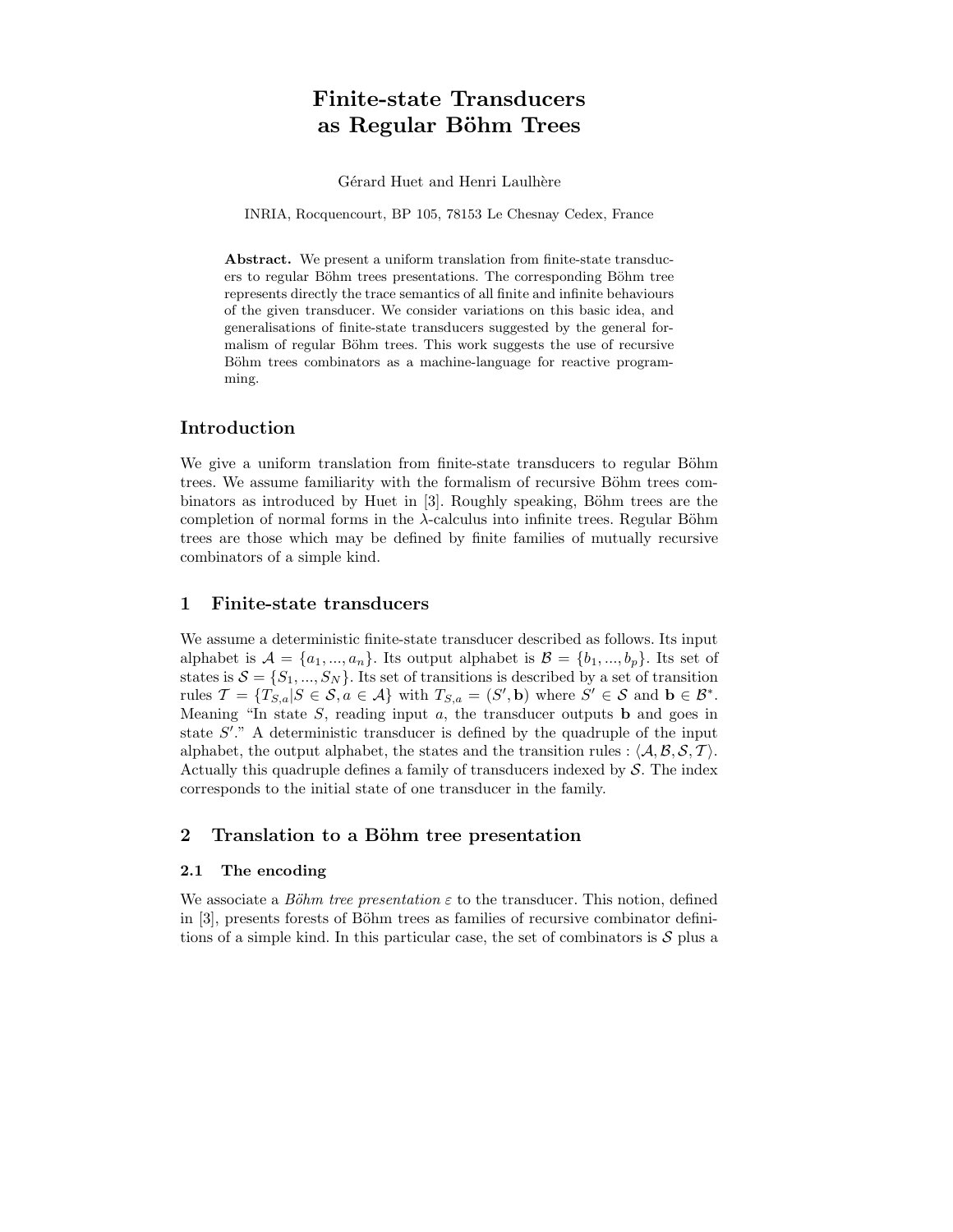set of auxiliary combinators  $\mathcal T$  containing m members for each rule in  $\mathcal R$  whose output word **b** is of length  $m$ . For every state  $S$ , we write a set of combinator definitions as follows:

For each input letter  $a \in \mathcal{A}$  and state  $S \in \mathcal{S}$ , let  $T_{S,a} = (S', \mathbf{b})$  with  $\mathbf{b} =$  $b_1 \ldots b_m$ . We introduce m combinators  $T_{S,a,j}$  with  $1 \leq j \leq m$ . Let  $u, v_1, \ldots v_p$ be distinct variables. We define terms  $M_{a,j}$  with  $1 \leq j \leq m+1$  as follows:

$$
M_{a,m+1} \text{ is } S'(v_1,\ldots,v_p)
$$

$$
M_{a,j} \text{ with } 1 \leq j < m \text{ is } T_{S,a,j}(v_1, \ldots, v_p)
$$

and we write the m definitions:

$$
T_{S,a,j} v_1 \ldots v_p := v_{b_j}(M_{a,j+1})
$$
 with  $1 \leq j < m$ .

Let  $N_a$  be  $M_{a,1}$ . We finally write the definition for S as

$$
S v_1 \ldots v_p u := u(N_1, \ldots, N_n) \text{ with } N_i = N_{a_i}
$$

where n and p are respectively the cardinality of the input alphabet  $A$  and the output alphabet  $\beta$ . Variable  $u$  represents the input of the transducer, while  $v_i$  represents the *i*th element of the output alphabet.

Remark. In this encoding we assume that the transducer is *total*, i.e. for every state  $S \in \mathcal{S}$  and every letter in the input alphabet  $a \in \mathcal{A}$  there is a transition rule in  $R$ . If the transducer is partial (not total), we may use dummy combinators, without defining equations in  $\varepsilon$ , to represent absent transitions. We have two solutions:

- 1. using the same combinator  $\perp$  for all the absent transitions. In this case we define  $N_i$  as  $\perp (v_1, \ldots v_p)$ .
- 2. using a different combinator for each absent transition. In this case we define  $N_i$  as  $U_{S,a}(v_1,\ldots v_p)$ .  $U_{S,a}$  is an unknown combinator without a definition.

The advantage of the second solution is that it may be completed in an incremental way by adding separate definitions for the various  $U_{S,a}$ .

#### 2.2 An example

**The transducer.** We define a particular transducer. Its input alphabet is  $\mathcal{A} =$  ${a_1, a_2}$ . Its output alphabet is  $\mathcal{B} = {b_1, b_2, b_3}$ . Its set of states is  $\mathcal{S} = {S_1, S_2}$ .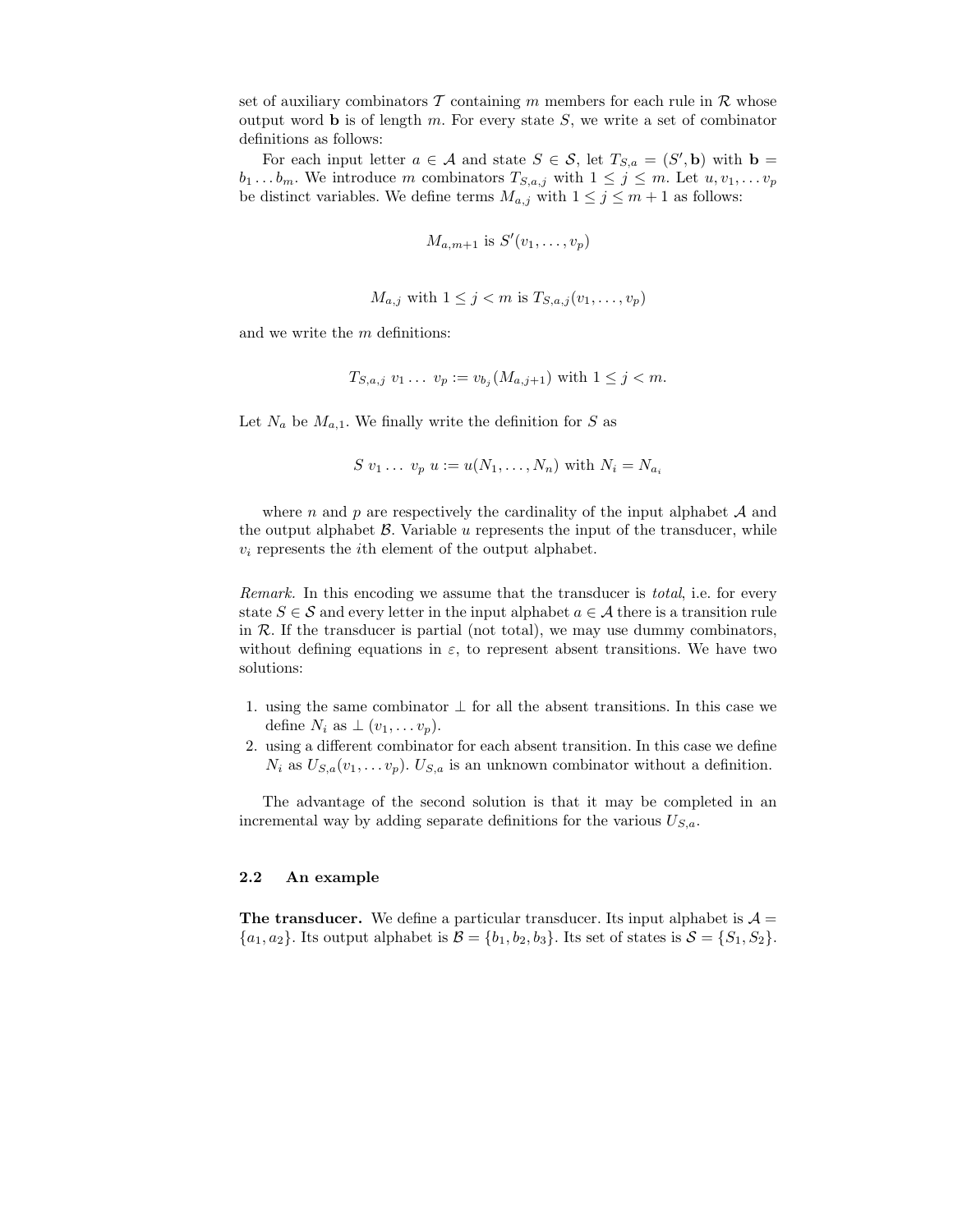Its set of transition rules is defined by the following automaton graph:



#### The corresponding regular Böhm tree presentation

$$
S_1 v_1 v_2 v_3 u := u(S_1(v_1, v_2, v_3), T_1(v_1, v_2, v_3))
$$
  
\n
$$
T_1 v_1 v_2 v_3 := v_1(T_2(v_1, v_2, v_3))
$$
  
\n
$$
T_2 v_1 v_2 v_3 := v_2(S_2(v_1, v_2, v_3))
$$
  
\n
$$
S_2 v_1 v_2 v_3 u := u(T_3(v_1, v_2, v_3), T_4(v_1, v_2, v_3))
$$
  
\n
$$
T_3 v_1 v_2 v_3 := v_2(S_2(v_1, v_2, v_3))
$$
  
\n
$$
T_4 v_1 v_2 v_3 := v_3(S_1(v_1, v_2, v_3)).
$$

#### 2.3 Global variant

There are several variations on such encodings. The Böhm tree corresponding to the above encoding has a bound variable  $u$  for each value in the input stream. We can use a different encoding where all these  $u$ 's are shared. We define the terms  $M_{a,j}$  with  $0 \leq j \leq m$  as follows.

$$
M_{a,m+1} \text{ is } S'(v_1,\ldots,v_p,u)
$$
  

$$
M_{a,j} \text{ with } 1 \le j < m \text{ is } T_{S,a,j}(v_1,\ldots,v_p,u)
$$

and we write the  $m$  definitions:

$$
T_{S,a,j} v_1 \ldots v_p u := v_{b_j}(M_{a,j+1})
$$
 with  $1 \leq j < m$ .

Let  ${\cal N}_a$  be  ${\cal M}_{a,1}.$  We finally write the definition for  $S$  as

$$
S v_1 \ldots v_p u := u(N_1, \ldots, N_n) \text{ with } N_i = N_{a_i}.
$$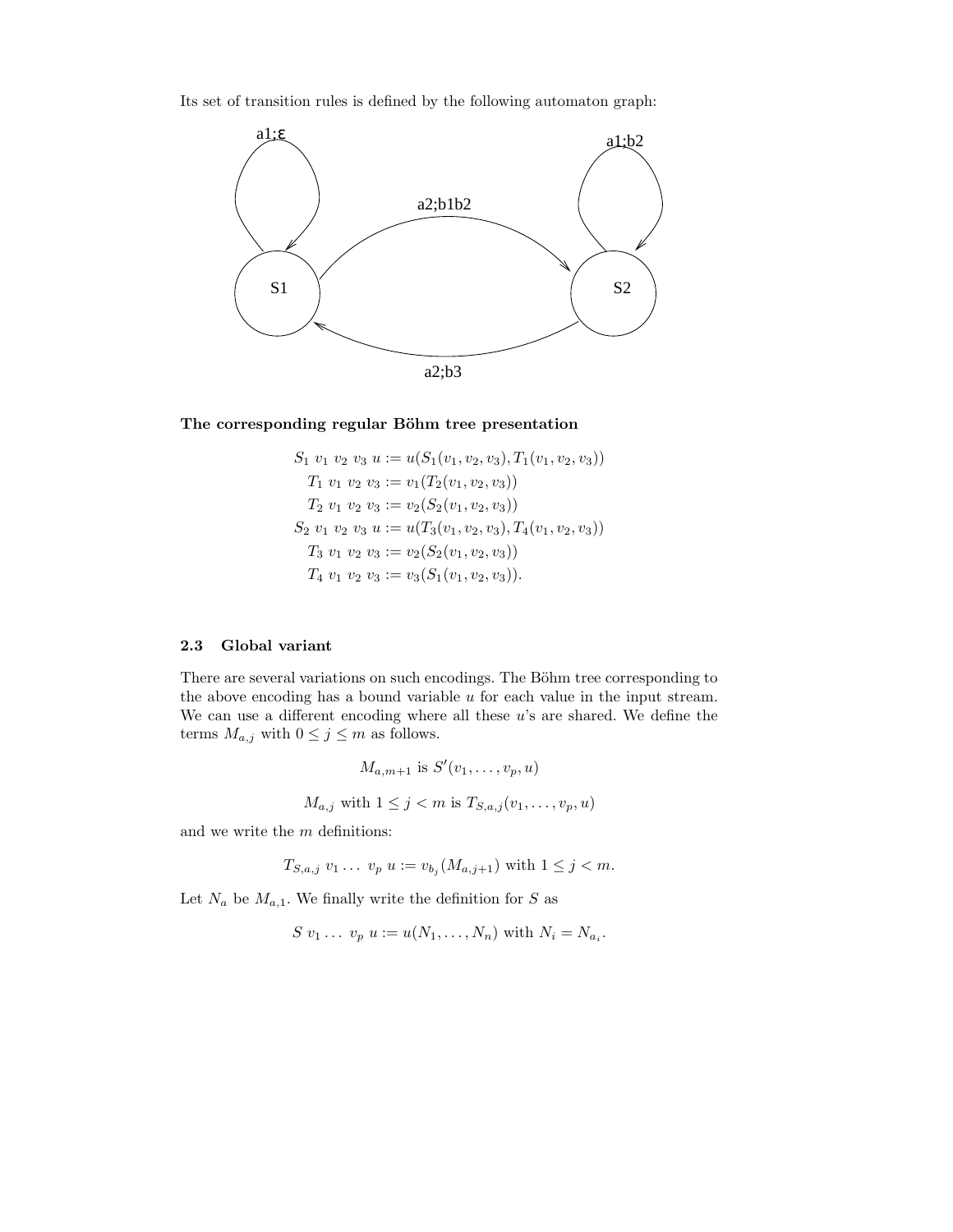$$
S_1 \ v_1 \ v_2 \ v_3 \ u := u(S_1(v_1, v_2, v_3, u), T_1(v_1, v_2, v_3, u))
$$
  
\n
$$
T_1 \ v_1 \ v_2 \ v_3 \ u := v_1(T_2(v_1, v_2, v_3, u))
$$
  
\n
$$
T_2 \ v_1 \ v_2 \ v_3 \ u := v_2(S_2(v_1, v_2, v_3, u))
$$
  
\n
$$
S_2 \ v_1 \ v_2 \ v_3 \ u := u(T_3(v_1, v_2, v_3, u), T_4(v_1, v_2, v_3, u))
$$
  
\n
$$
T_3 \ v_1 \ v_2 \ v_3 \ u := v_2(S_2(v_1, v_2, v_3, u))
$$
  
\n
$$
T_4 \ v_1 \ v_2 \ v_3 \ u := v_3(S_1(v_1, v_2, v_3, u)).
$$

Discussion on the encodings The basic ideas behind our encodings are issued from the classical  $\lambda$ -calculus encodings of arithmetic worked out by Church. In these codings, data structures are explained as unsaturated control structures. Thus the pairing constructor is defined as  $p := \lambda x \, y \, u.u(x, y)$  and the pair  $(x, y)$  is thus represented as  $\lambda u.u(x, y)$ . This functional object may then be applied to a selector function in order to project on its components, with  $\pi_1 := \lambda x \ y.x$  and  $\pi_2 := \lambda x \ y.y$ . More generally, the *n*-tuple constructor is  $\lambda x_1 \ldots x_n$  u.u $(x_1, \ldots, x_n)$ . This idea is exploited directly in the definition of the state combinators  $S$  above. They correspond in the Böhm tree to a node with  $n$ subtrees. Remember that  $n$  is the cardinality of the input alphabet. The  $n$  subtrees correspond to all the transitions issued from state S. Dually, the outputs are coded as projection functions, with letter  $b_j$  represented as  $\lambda v_1 \dots v_p v_j$ . The transition combinators T are defined as the application of the corresponding letter encoding in the output string to a unique subtree argument, which represents the "continuation", i.e. either a transition combinator if the output string is not exhausted, or the next state combinator otherwise.

In the first representation, a fresh variable  $u$  is generated at each state transition, whereas in the global variant all the  $n$ -tuple constructors are identified as a unique variable  $u$  bound at the top root of the tree. The first representation has the advantage that the combinator expressions may directly be used to simulate by reduction the behavior of the automaton, by applying the state nodes to actual input characters coded as projections. The global representation is not so different actually, since the unique top  $u$  may be instantiated by the *n*-tuple constructor, which will generate a fresh  $u$  at each level. This trick is well known from the Böhm-out construction which is the basis for the proof of Böhm's theorem[4].

# 3 Semantics of finite state transducers

We shall now actually formalize this intuitive explanation of the link between the Böhm forest represented by our combinator presentation and the forest of all the behaviors of the corresponding transducer family.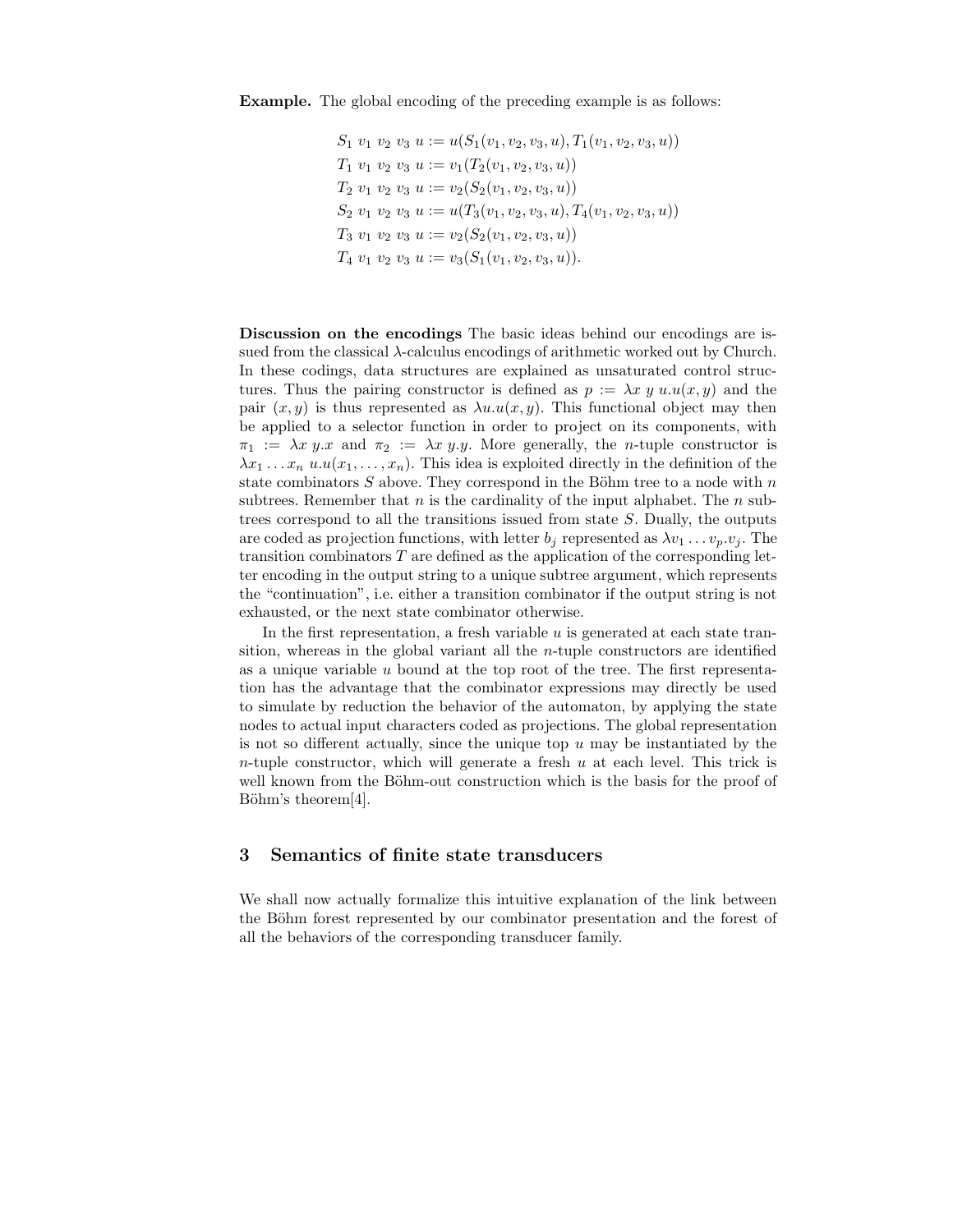#### 3.1 Derivation tree

Definition. The derivation forest of the transducer family is the forest of all its possible traces. It is potentially infinite. A tree in the forest has the following shape:



This defines the tree of behaviors of the finite automaton underlying the transducer. The nodes of the tree are labeled by states, the arcs are labelled by the corresponding transitions. The top node of the tree is the initial state. In other words, each tree in the forest is the unfolding of the automaton graph, starting at the initial state.

#### 3.2 Associated Böhm tree

We now associate a (possibly infinite) Böhm tree to each such derivation tree, where we replace the arc labels by linear Böhm trees encoding the output strings. Assuming that  $S_0$  is the initial state, we associate to the root of the tree the Böhm tree

$$
\mathcal{D}(S_0) = \lambda v_1 v_2 ... v_p u.u(\mathcal{D}(T_{S_0,a_1}), \dots, \mathcal{D}(T_{S_0,a_n}))
$$

where  $\mathcal{D}(T_{S,a_i})$  are the Böhm trees associated to the arcs of the derivation tree. To each arc in the tree  $T_{S,a} = (S', \mathbf{b})$  with  $\mathbf{b} = b_1 \dots b_m$ , we associate the Böhm tree:

$$
\mathcal{D}(T_{S,a})=v_{b_1}(v_{b_2}(\ldots(v_{b_m}(\mathcal{D}(S'))\ldots).
$$

To each non-root node of the tree we associate the Böhm tree:

$$
\mathcal{D}(S) = \lambda u.u(\mathcal{D}(T_{S,a_1}), \ldots, \mathcal{D}(T_{S,a_n})).
$$

**Fact:** The Böhm tree  $\mathcal{D}(S_0)$  and the Böhm tree  $B_{S_0}$  defined by  $(\varepsilon, S_0)$  are identical.

Proof.  $\mathcal{D}(S_0)$  is a solution of  $\varepsilon$  (left to the reader). By the Banach fixpoint theorem we know that there is only one solution to this system. This proves that  $B_{S_0}$ , the Böhm tree associated to  $\varepsilon$  and  $\mathcal{D}(S_0)$  associated to the derivation tree are identical.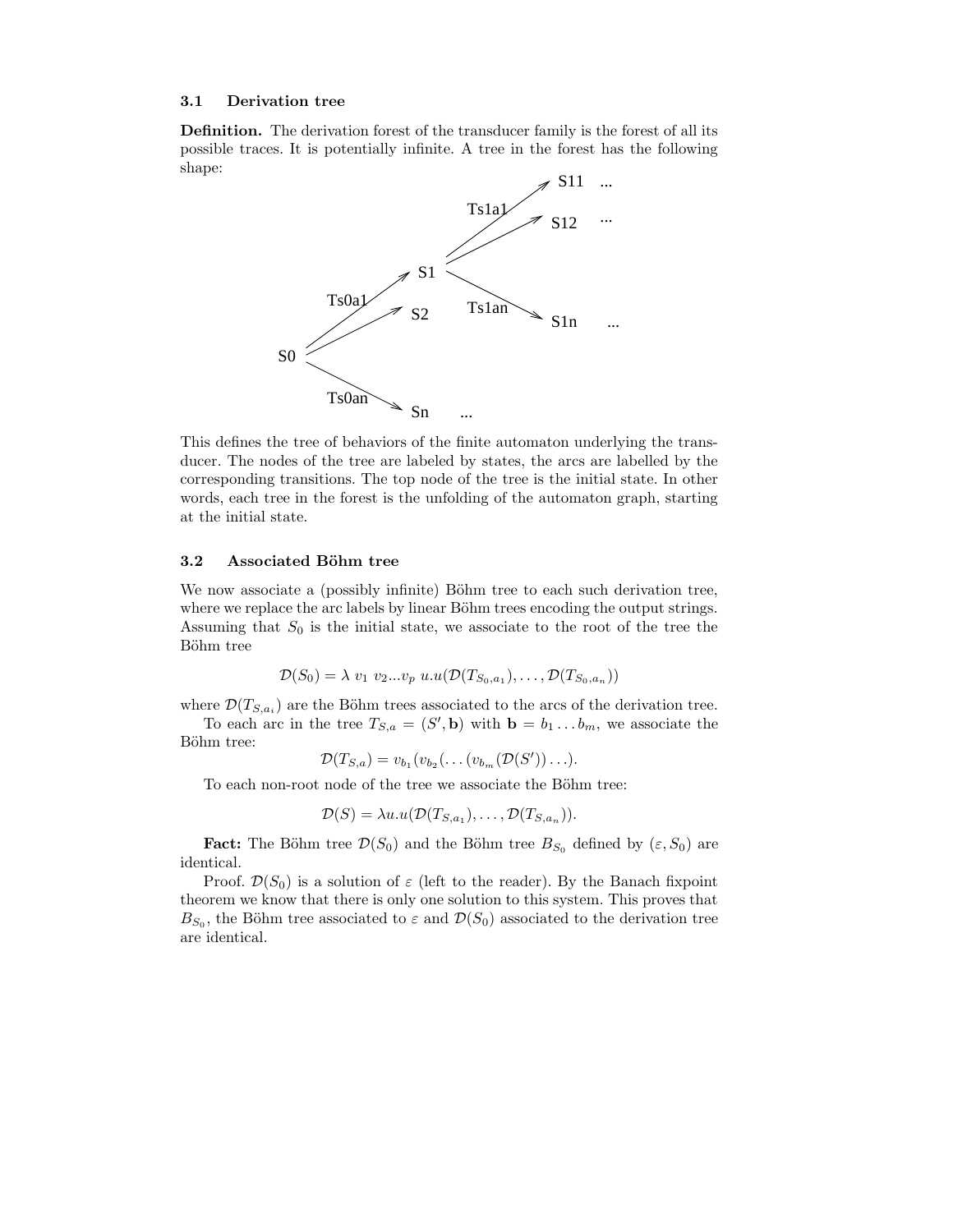*Note.* In the global variant we would obtain a very similar Böhm tree except that there is no  $\lambda u$  in the internal nodes (and all the u's refer to the one bound at the root).

This result allows us to use the combinators as a mechanism to compute the behavior of the transducer. This formalism can be considered as a simple abstract machine. It can be used as the output language of reactive languages compilers since such languages are usually compiled into transducers. In particular, regular Böhm trees are well suited for functional reactive languages like Lustre  $[1, 5]$ .

Remark that equality of our Böhm trees corresponds to bisimulation of the corresponding automata. However the notion of extensional equality studied in [3] is not relevant here, since our Böhm trees have fixed arities, and  $\eta$  expansion has no direct interpretation.

### 4 Discussion

The shape of the Böhm tree presentation  $\varepsilon$  associated to a transducer is very specific. It seems that all the features of regular Böhm trees are not exploited by our encoding.

In this short version of this note, we just evoke briefly some possible generalisations of regular transducers suggested by the full power of our regular Böhm combinators. These generalisations will be developed in more detail in the full version of this paper.

- 1. All the input nodes are n-ary. If we relax this condition, we could have a notion of transducer where the possible inputs depend on the current state of the transducer. This would give a kind of typed automaton: states are typed by the alphabet of inputs allowed to occur in the input stream. This could have a natural interpretation in control automata where there is not a global unique input tape, but rather each state allows certain signals to be taken into account. Different signals could correspond to different input variables; that is, the rôle played so far by variable  $u$  could be played by several signal variables  $u_1, \ldots, u_q$  given with their respective type.
- 2. Similarly, the output alphabet is fixed so far; i.e., the  $v_j$ 's are bound initially in the starting state, and then just passed along in every combinator definition; instead, we could 'forget' certain output letters by not transmitting them in a combinator call, and conversely 'generate' new members of the output alphabet by extra bindings; this would give a kind of bounded memory to our transducers: they could output information which would actually represent some kind of partial trace of previous states.
- 3. All the output nodes are unary. If we relax this condition, we would get the notion of a multitask transducer. This transducer outputs a tree node of arity  $p$  and forks into  $p$  automata, each of these governing one branch of the generated output. Of course, all these automata share the same control graph. On the other hand, several possible interpretations of how to read the input stream may be considered.